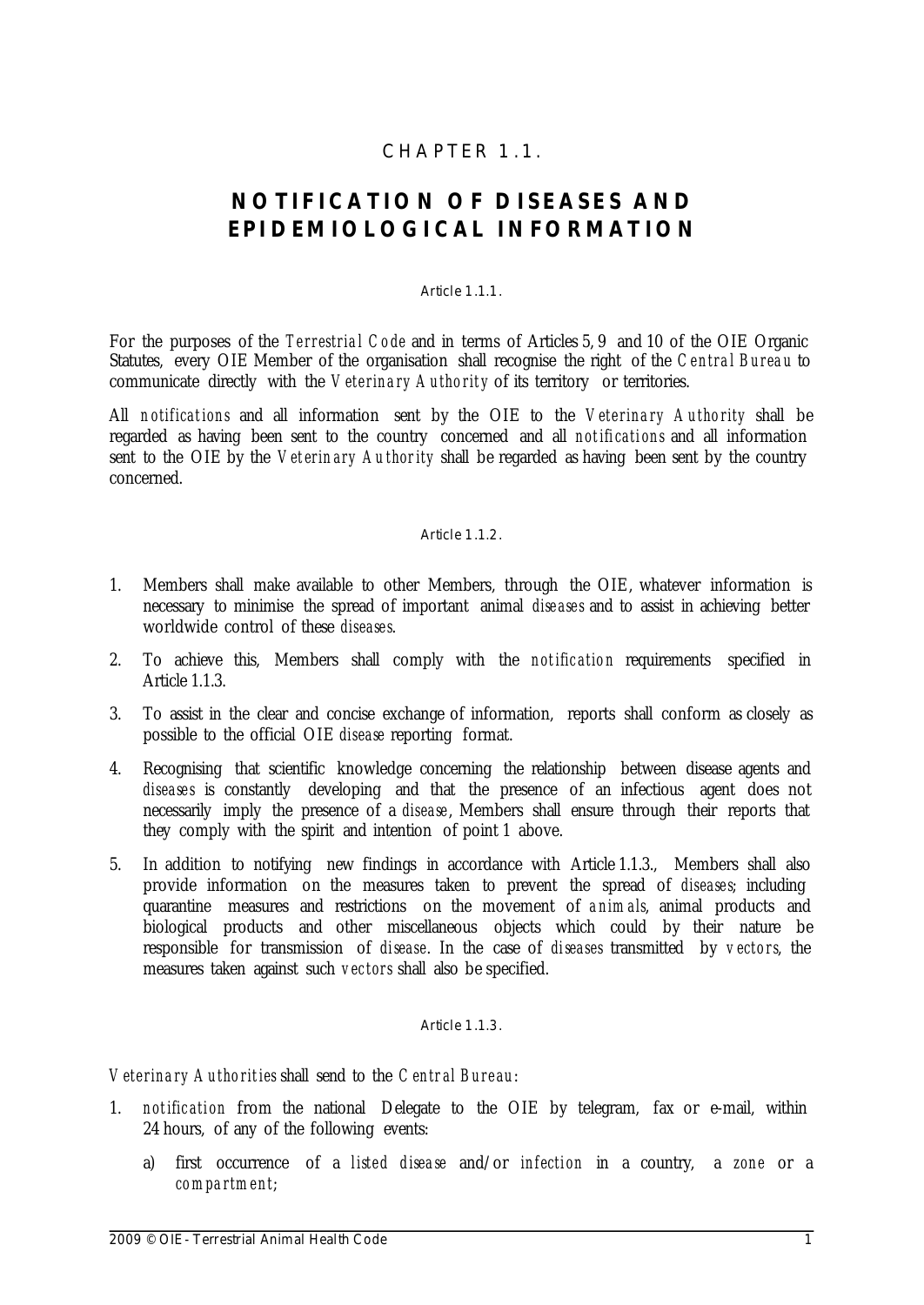- b) re-occurrence of a *liste d dise ase* and/or *infe ctio n* in a country, a *zo ne* or a *c om pa rtm e nt* following a report declared the *o u tbr e ak* ended;
- c) first occurrence of a new strain of a pathogen of an OIE *liste d dise ase* in a country, a *zo ne* or a *co m pa rtm e nt*;
- d) a sudden and unexpected increase in the distribution, incidence, morbidity or mortality of a *liste d dise ase* prevalent within a country, a *zo n e* or a *co m par tm e n t*;
- e) an *em erging dise ase* with significant morbidity or mortality, or zoonotic potential;
- f) evidence of change in the epidemiology of a *liste d dise ase* (including host range, pathogenicity, strain) in particular if there is a zoonotic impact;
- 2. weekly reports by telegram, fax or e-mail subsequent to a *no tific at io n* under point 1 above, to provide further information on the evolution of an incident which justified urgent *notification*; these reports should continue until the situation has been resolved through either the *dise ase* being eradicated or it becoming endemic so that six-monthly reporting under point 3 will satisfy the obligation of the Member to the OIE; in any case, a final report on the incident should be submitted;
- 3. a six-monthly report on the absence or presence, and evolution of *dise ases liste d by th e O IE* and information of epidemiological significance to other Members;
- 4. an annual report concerning any other information of significance to other Members.

### Article 1.1.4

- 1. The *Ve terinary Autho rity* of a territory in which an *infe cte d zo ne* was located shall inform the *Ce n tral Bu re au* when this zone is free from the *dise ase*.
- 2. An *in fec te d zo n e* for a particular *d ise a se* shall be considered as such until a period exceeding the *in fect iv e pe rio d* specified in the *Ter restrial Co de* has elapsed after the last reported *c a se*, and when full prophylactic and appropriate animal health measures have been applied to prevent possible reappearance or spread of the *dise ase*. These measures will be found in detail in the various chapters of Volume 2 of the *Ter restria l Co de*.
- 3. A Member may be considered to regain freedom from a specific *dise ase* when all conditions given in the relevant chapters of the *Terrestrial Code* have been fulfilled.
- 4. The *Vet erin ary Auth ority* of a Member which sets up one or several *fre e zo nes* shall inform the OIE giving necessary details, including the criteria on which the free status is based, the requirements for maintaining the status and indicating clearly the location of the *zo nes* on a map of the territory of the Member.

#### Article 1.1.5.

- 1. The *Central Bureau* shall send by telegram, fax, e-mail or *Disease Information* to the *Vet erin ary Auth orit ies* concerned, all *notific a tio n s* received as provided in Articles 1.1.2. to 1.1.4.
- 2. The *C e ntr al Bu re au* shall dispatch to the Delegates information on new *o u tbre aks* of *list e d dise ase s*.
- 3. The *Ce ntr al Bure au*, on the basis of information received and of any official communication, shall prepare an annual report concerning the application of the *Ter restrial Code* and its effects on *int erna tio nal trad e*.